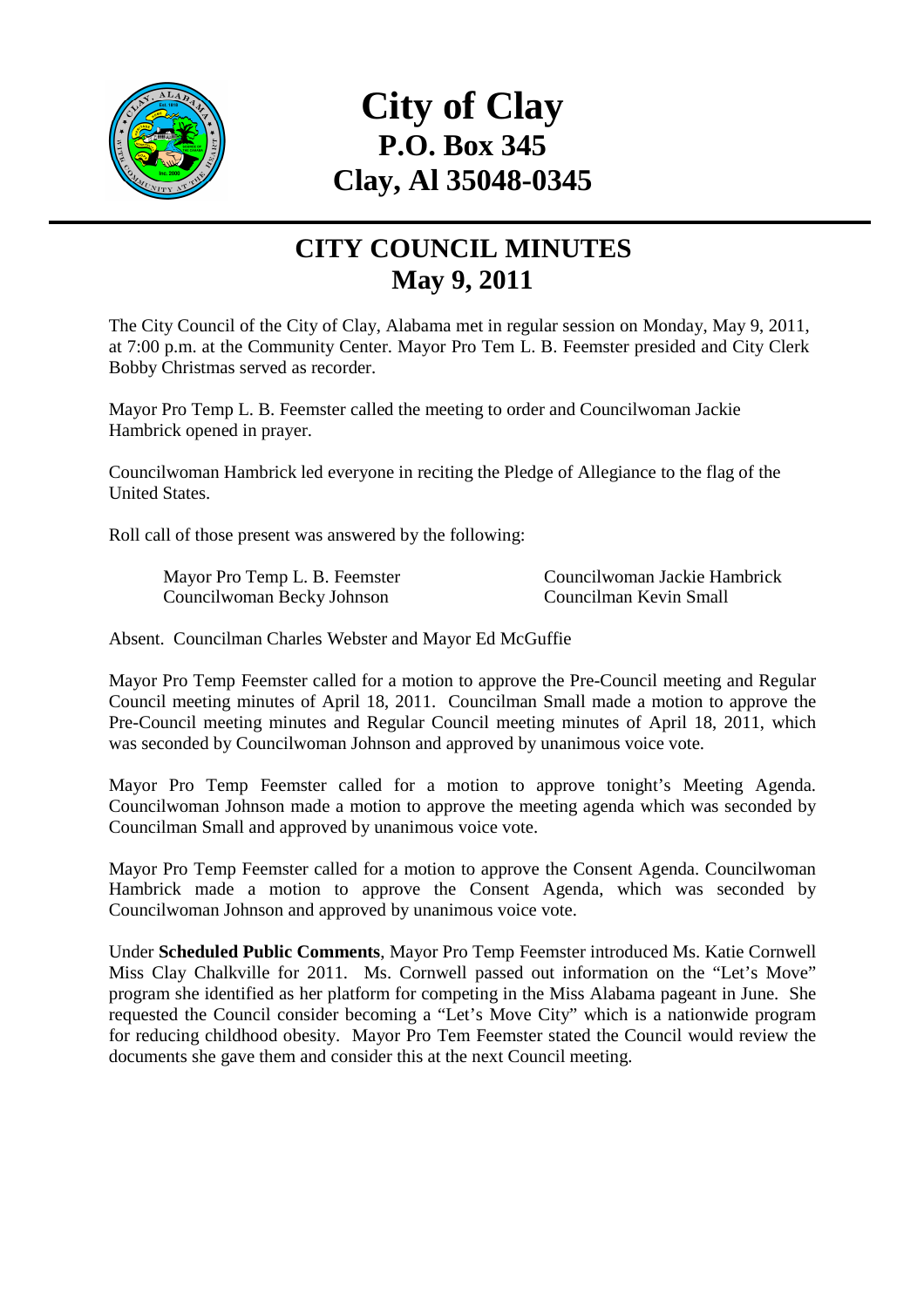

Also, Ms. Cornwell invited everyone to a fund raiser for the Children's Miracle Network at the Chick-fil-a in Trussville tomorrow night from 5 p.m. to 9 p.m.

Under **Reports from Standing Committees** Mayor Pro Temp L. B. Feemster gave a report from the **Public Safety Committee**. He announced that Mayor McGuffie was absent tonight because he is recovering from surgery that took place last Thursday and was doing well. Mayor Pro Tem Feemster introduced Terry Scott, the new deputy assigned to Clay. Deputy Scott encouraged everyone to lock their vehicles and report any suspicious vehicles in their neighborhoods. Mayor Pro Tem Feemster reported on an accident and fatality that occurred Saturday on Old Springville Road at Cosby Lake.

Under **Committee on Annexation, Business, Census, Planning & Zoning and Schools**, Councilwoman Johnson was recognized and reported on the following: (1) the Fishing Rodeo last Saturday at Cosby Lake went great with over 84 kids registered and received a rod and reel for attending; (2) the Miss Clay May Days Beauty Pageant was held last Saturday night and went great; (3) Clay May Days is scheduled for this Saturday at the elementary school; (4) Thursday night is awards night at the high school; (5) the School Committee meets tomorrow night at Cosby Lake; (6) Nicole, a softball player for Clay Chalkville High School, broke her nose in a softball game and has had some complications with blood clots. Councilwoman Johnson asks that everyone pray for her recovery; and (7) the Mayor's Prayer Breakfast took place last Thursday.

Councilman Small was recognized for a report from the **Committee on Building Inspections, Sanitation, Streets and Utilities**. Councilman Small reported that the Mayor, City Clerk and he met with representatives of Advanced Disposal who informed us that they were trading some territories with Republic Services (BFI). They reported that this trade was to their advantage because Advanced does not have a landfill in this area and BFI does. Councilman Small reported that this trade requires an amendment to the cities contract consenting to the assignment and assumption of the contract to BFI Waste Services. Councilman Small made a motion to give the Mayor permission to sign the contract for BFI to assume the contract once the City Attorney verifies that it will not change the current contract. Councilwoman Johnson seconded the motion which was approved by a unanimous voice vote.

Councilman Webster was not present for a report from the **Parks and Recreation Committee**.

Councilwoman Hambrick was recognized for a report from the **Committee on Community Development, Environmental, Historical, Library and Seniors** and thanked everyone for attending tonight's City Council meeting. She reported on the following: (1) She recognized Ms. Linda Love-McCreless, Director of Senior Citizens, who gave a report on the Senior Citizens activities helping in the disaster relief activities after the recent tornados destroyed many communities in our area. Ms. Love-McCreless reported that the Seniors had adopted Rainsville, Alabama as an area to assist and specifically the Broadway Baptist Church where her brother-inlaw was pastor. She reported how proud she was of the Seniors who collected \$600 of goods that they delivered to Rainsville last Saturday. Councilwoman Hambrick complimented the Seniors for their work. (2) Councilwoman Hambrick reported that the Library Book Club would meet May 17 at 6:00 p.m. at the Community Center to discuss the book The Help.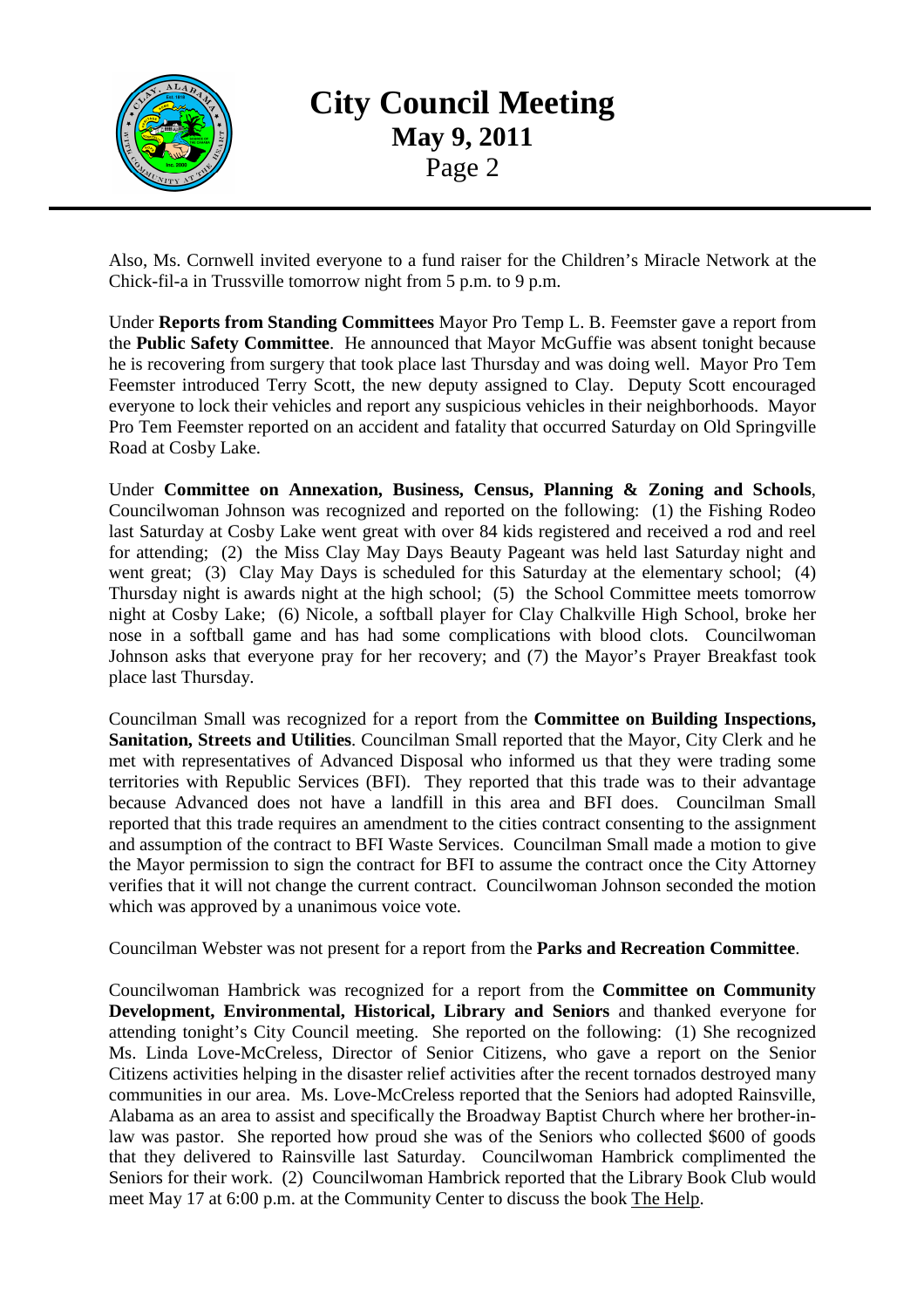

Under the **Committee on Finance and Ordinance** Mayor McGuffie was not present for a report.

Under **Reading of Petitions, Applications, Complaints, Appeals, Communications, etc.** Mayor Pro Temp L. B. Feemster announced there was nothing to report.

Under the **City Clerk's Report**, City Clerk Bobby Christmas reported that the account balances in the 4  $\&$  5 Cent Gasoline Fund = \$39,204.23; 7 Cent Gasoline Fund = \$62,392.07 AmFund Account =  $$527,000.00$ ; Capital Improvement Fund =  $$111,345.72$ ; Concession Stand = \$4,981.16; Contractors Bond = \$43,375.76; General Fund = \$480,074.48; Library Fund = \$3,583.88; and Senior Citizens Fund = \$7,972.20.

Under **Resolutions, Ordinances, Orders and Other Business** Mayor Pro Temp L. B. Feemster called for a motion to enter into Unanimous Consent. Councilman Small made a motion to suspend the regular rules of order and enter into Unanimous Consent which was seconded by Councilwoman Johnson.

That the motion was put before the Council and a roll call vote was conducted with the results as follows:

Yeas: Council members Feemster, Hambrick, Johnson, and Small

Nays: None

Mayor Pro Temp L. B. Feemster introduced Resolution 2011 – 07, A Resolution Abating the Property Located at 5870 Brenda Drive, which was read by City Clerk Bobby Christmas.

Councilman Small made a motion to approve Resolution 2011 – 07 which was seconded by Councilwoman Hambrick.

That the motion was put before the Council and a roll call vote was conducted with the results as follows:

Yeas: Council members Feemster, Hambrick, Johnson, and Small

Nays: None

Mayor Pro Temp L. B. Feemster introduced Resolution 2011 – 08, A Resolution Abating the Property Located at 6191 Canterbury Road, which was read by City Clerk Bobby Christmas.

Councilman Small made a motion to approve Resolution 2011 – 08 which was seconded by Councilwoman Hambrick.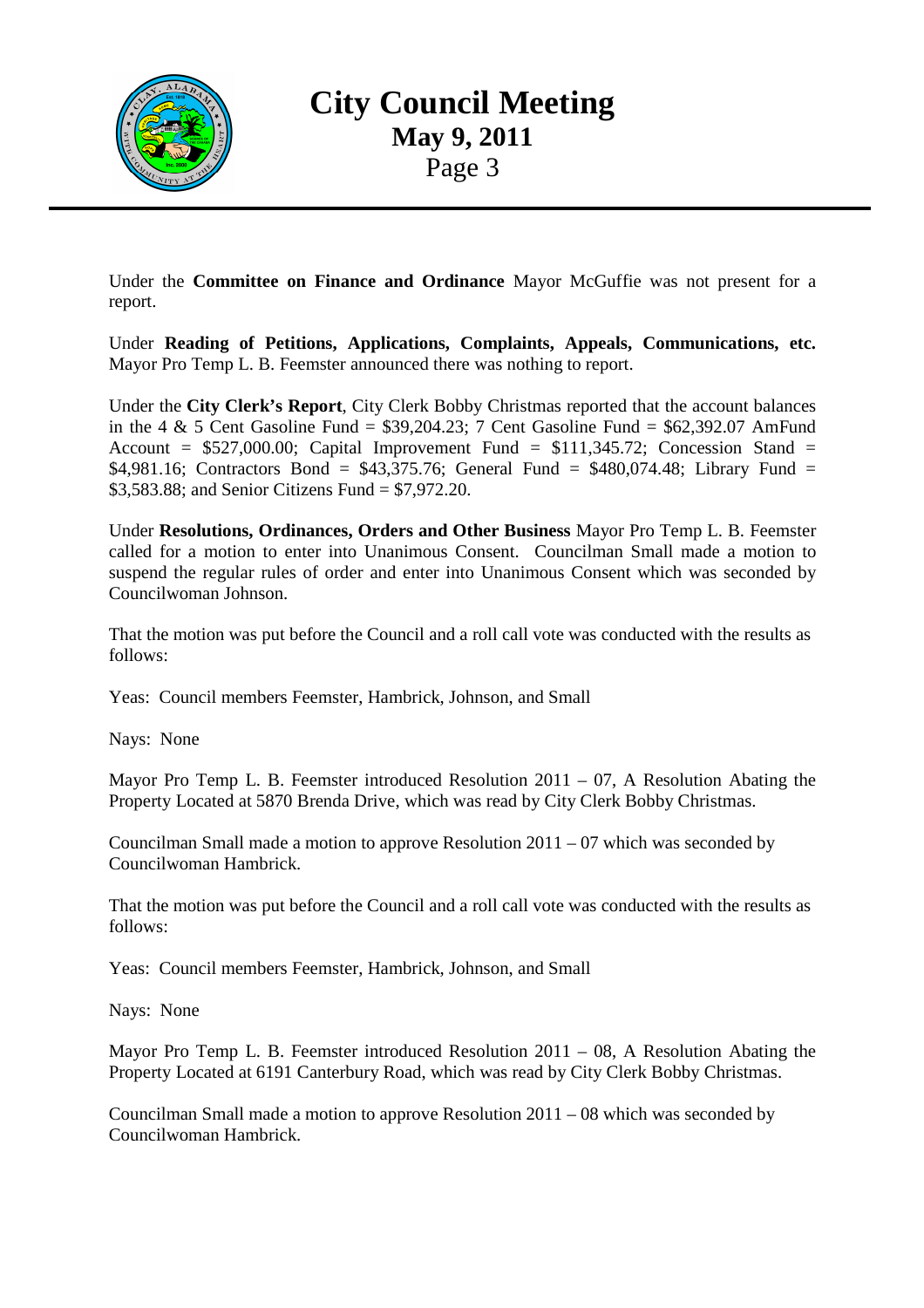

That the motion was put before the Council and a roll call vote was conducted with the results as follows:

Yeas: Council members Feemster, Hambrick, Johnson and Small

Nays: None

Mayor Pro Temp L. B. Feemster introduced Resolution 2011 – 09, A Resolution Abating the Property Located at 6198 Canterbury Road, which was read by City Clerk Bobby Christmas.

Councilman Small made a motion to approve Resolution 2011 – 09 which was seconded by Councilwoman Johnson.

That the motion was put before the Council and a roll call vote was conducted with the results as follows:

Yeas: Council members Feemster, Hambrick, Johnson and Small

Nays: None

Mayor Pro Temp L. B. Feemster introduced Resolution 2011 – 10, A Resolution Abating the Property Located at 6231 Canterbury Road, which was read by City Clerk Bobby Christmas.

Councilman Small made a motion to approve Resolution  $2011 - 10$  which was seconded by Councilwoman Hambrick.

That the motion was put before the Council and a roll call vote was conducted with the results as follows:

Yeas: Council members Feemster, Hambrick, Johnson and Small

Nays: None

Mayor Pro Temp L. B. Feemster introduced Resolution 2011 – 11, A Resolution Abating the Property Located at 6241 Canterbury Road, which was read by City Clerk Bobby Christmas.

Councilwoman Johnson made a motion to approve Resolution 2011 – 11 which was seconded by Councilman Small.

That the motion was put before the Council and a roll call vote was conducted with the results as follows:

Yeas: Council members Feemster, Hambrick, Johnson and Small

Nays: None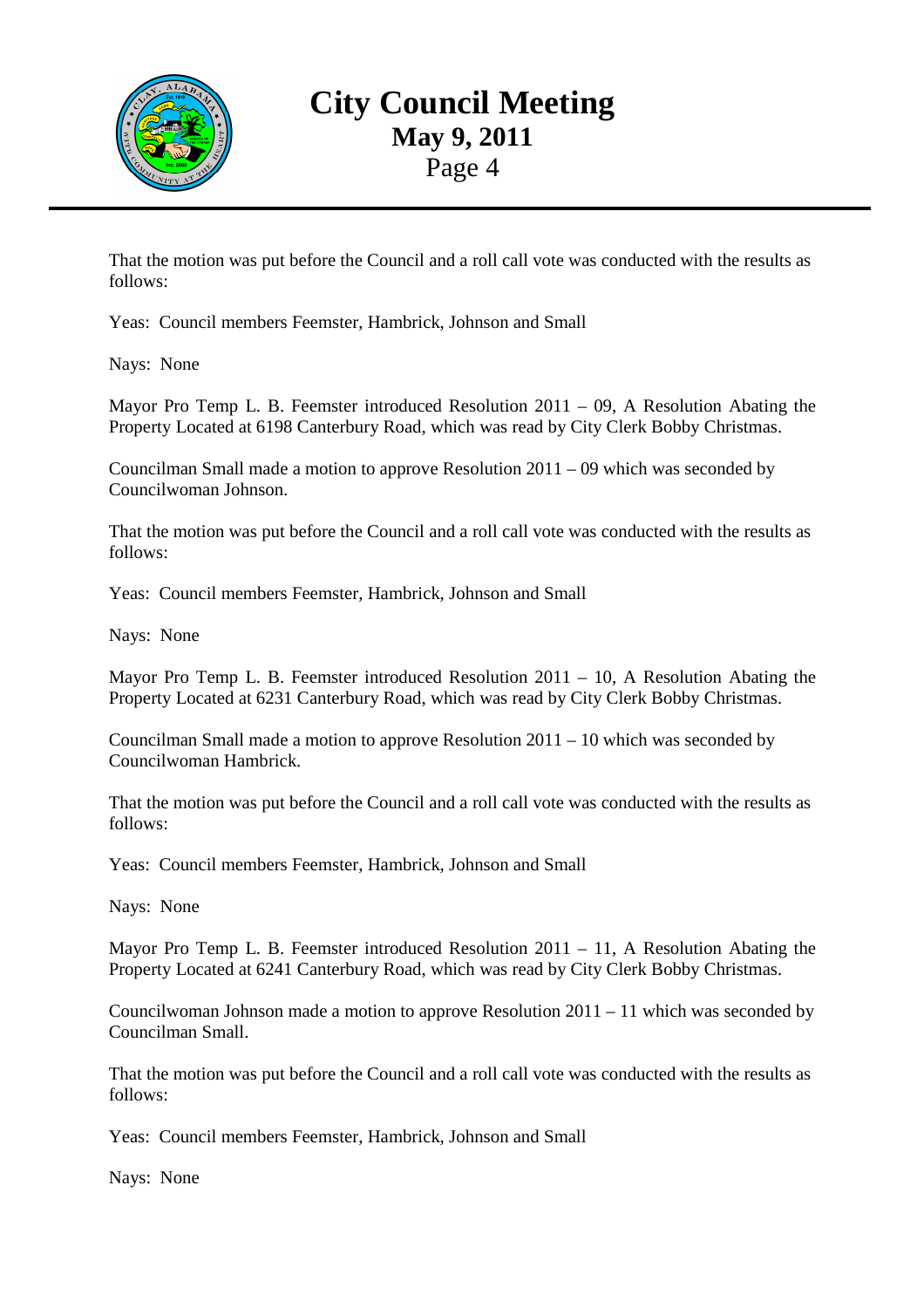

Mayor Pro Temp L. B. Feemster introduced Resolution 2011 – 12, A Resolution Abating the Property Located at 6732 Country Vale Drive, which was read by City Clerk Bobby Christmas.

Councilwoman Johnson made a motion to approve Resolution 2011 – 12 which was seconded by Councilwoman Hambrick.

That the motion was put before the Council and a roll call vote was conducted with the results as follows:

Yeas: Council members Feemster, Hambrick, Johnson and Small

Nays: None

Mayor Pro Temp L. B. Feemster called an end to Unanimous Consent and called for any **Public Comments.** Mr. George Post was recognized and asks if anyone knew of anyone that was from Clay and died as a result of the tornados of April 27. No one responded and Mr. Post commented on how our community was blessed not to have any one killed.

Mr. Rick Barlok was recognized and identified himself as living at 5183 Yorkshire Drive and being the President of the Yorkshire Homeowners Association. He stated the city was helpful in 2009 with a drainage problem they had in the Yorkshire sub-division. He stated he wanted to state for the record that the erosion has continued, the drains were half full of dirt and he suspected there could be road damage in the future.

Mr. Alvin Awtry from Faith Lutheran Church on Deerfoot Parkway was recognized and asks who was responsible for the right of way on Deerfoot Parkway. Councilman Small responded that this area was the counties and he would reach out to them to get something done and report back at the next council meeting.

Mayor Pro Temp L. B. Feemster called for any further Public Comments and there were none.

Mayor Pro Tem Feemster called for any Mayor and / or Council comments. Councilwoman Hambrick reported that she wanted to thank the Alabama Wildlife and Fisheries Department who was at the Fishing Rodeo, as well as, Mr. Taylor Steel from Turkey Creek. She stated they were very helpful with the kids at the rodeo and gave some good advice on maintaining the lake. She also thanked Councilman Webster and Councilwoman Johnson for all their hard work making this event a success. She stated that Councilman Webster had done a lot of work and got donations and the rod and reels that they gave out.

Councilwoman Johnson thanked all the volunteers who helped with the Fishing Rodeo.

Mayor Pro Tem Feemster also thanked all those who helped with the rodeo and stated that Ms. Cathy Leslie from The Clay News and Pinson Times was responsible for getting radio station 101.1 – the Source – to come and she personally paid their fee for being present.